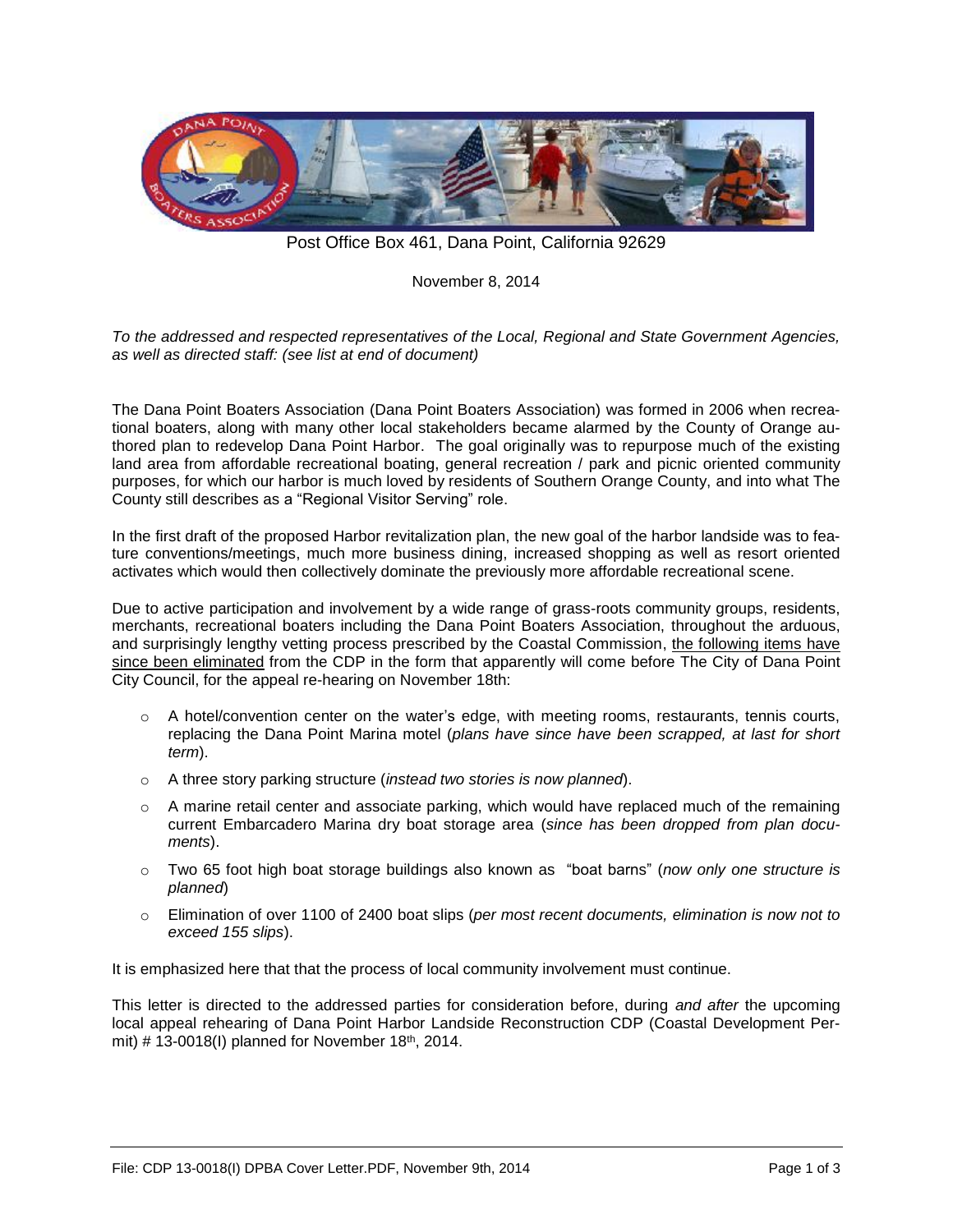Attached is a nine page, detailed analysis of recreational boating construction issues and mitigations which we strongly believe should be stipulated, as requirements for the approval of the subject CDP by City of Dana Point City Council.

In addition, we wish to draw your attention to the excerpts below, from the "Dana Point Harbor District Regulations", which legally governs the consideration and issuance of this coastal development permit. Again, we strongly believe that approval of this CDP application must, in all respects, be consistent with the language of this document in order to avoid subsequent rehearing by the full California Coastal Commission.

Here then is the language we wish to drawn your close and considered attention to:

Chapter 14 – Dana Point Harbor District Regulations, Page II-14.3 of II-14.12, Paragraph: i)

Commercial Development Phasing – New commercial development shall be phased such that required parking for higher priority uses (e.g., marina boat slips, public boat launch facility, surface boat storage, beach, picnic and parks) is provided and maintained. Parking for these higher priority uses shall be provided as follows:

Commercial Core Area – The first Coastal Development Permit for new development of the Commercial Core shall be required to demonstrate as part of the CDP that required land area has been reserved for parking for higher priority uses located within the Commercial Core area (e.g., designated boater parking, public launch ramp facility and boat storage), in the quantity and location required in Section II-14.2 (i). The CDP shall also require that the parking for the higher priority uses within the Commercial Core shall be constructed and open for use prior to the occupancy of the new Commercial Core development.

Marine Service Commercial, Marine Commercial and Recreation Areas – The location and amount of new development adjacent to park and beach areas shall not adversely impact public use of the low cost water oriented recreation, park and beach uses by ensuring that adequate parking spaces are maintained for these uses. Accordingly, all Coastal Development Permits for new development in Planning Areas 1, 4 and 5 shall demonstrate that the intensity of the proposed development and the proposed hours of operation will not adversely impact public use of the beach or park area within the Planning Area.

Parking for marina boat slips, the public launch ramp facility and dry boat storage shall be provided in the amounts and locations as follows:

Designated Boater Parking – Parking for 2,409 boat slips shall be provided at a minimum ratio of 0.60 parking spaces per slip or end tie unless a net loss of slips is authorized by a Coastal Development Permit. Boater parking shall be located as close as possible to the land/dock connection point of the docks they serve. Typically, the boater parking spaces should be within 300 feet of the land/dock connection point of the docks they serve, but where adherence to this standard is infeasible, the parking spaces shall be within a maximum of 600 feet of the land/dock connection point of the docks they serve. Mitigation measures should be provided to assist boaters with transport of passengers, equipment and provisions from parked vehicles to boats the land/dock connection point of the docks they serve in cases where the distance between parking spaces and the docks exceeds 300 feet and/or where there are other factors present which make such transport difficult.

Public Launch Ramp Facility – There shall be no net loss of the existing three hundred thirty-four (334) vehicle with trailer parking spaces. Redesign and expand the existing five and seven-tenths (5.7) acre boat launch facility to maximize the number of vehicle with trailer parking spaces meeting minimum California Department of Boating and Waterways guidelines (10 by 40 feet). Some large and smaller vehicle with trailer parking spaces shall also be provided in adequate amount to meet demand as determined through the Coastal Development Permit process.